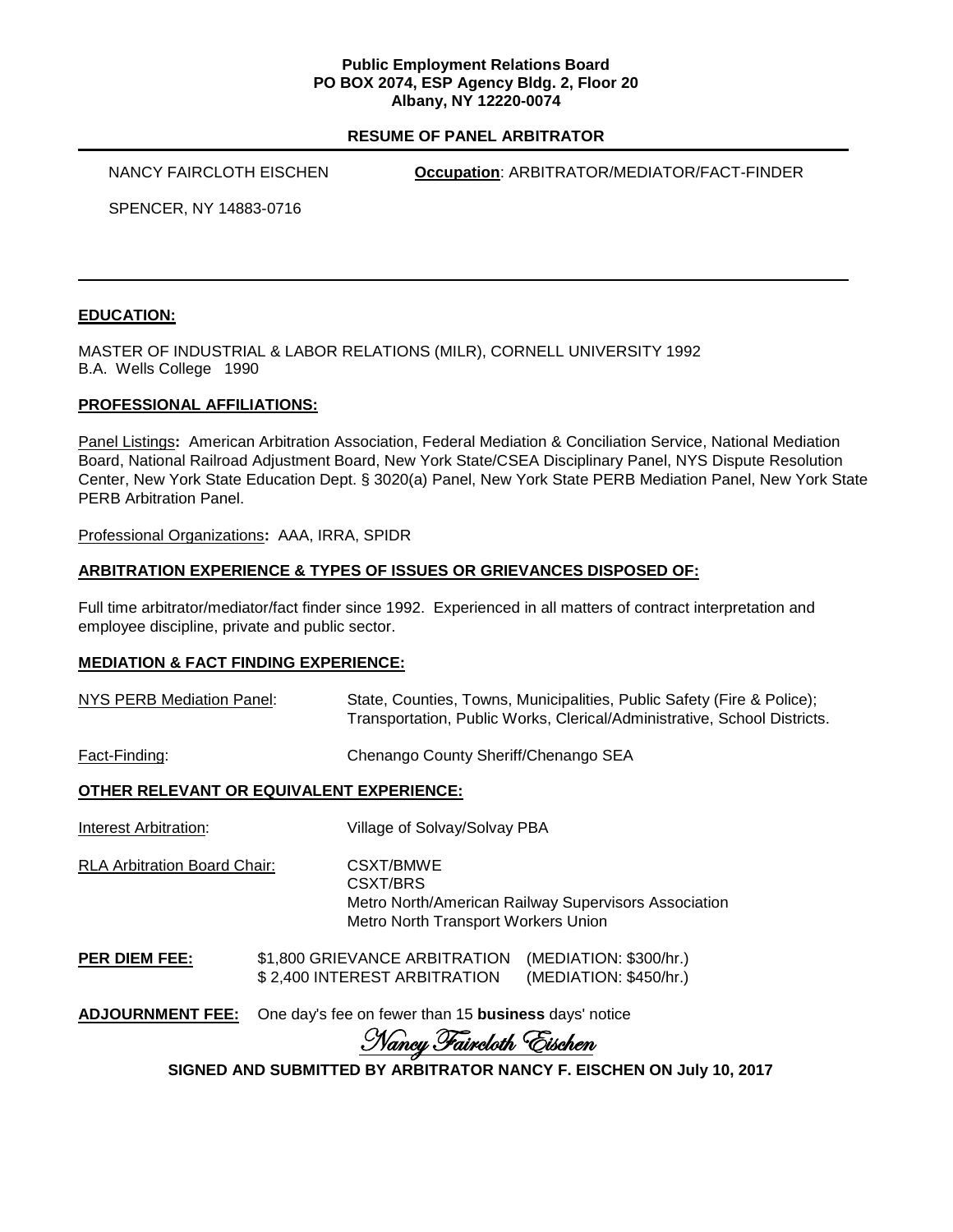## **Public Employment Relations Board PO BOX 2074, ESP Agency Bldg. 2, Floor 20 Albany, NY 12220-0074**

## **BILLING DISCLOSURE STATEMENT**

### ARBITRATOR'S NAME: **NANCY FAIRCLOTH EISCHEN**

The following is a description of my fees and expenses:

#### A) HEARING TIME.

(1) My per diem fee **(Grievance: \$1,800/Interest: \$2,400**) is charged for each day or any part thereof spent hearing a case.

- (2) If a hearing day exceeds \_\_\_ hours, I charge:
	- \_\_\_\_\_ a second full per diem \_\_\_\_\_ a prorated per diem
	- **X** no additional charge **William** conter (describe)
- (3) Additional comments:
- B) STUDY TIME.
	- (1) I charge **\$1,800** for each day spent in preparation of the **grievance arbitration** opinion and award. I charge **\$2,400** for each day spent in preparation of the **interest arbitration** opinion and award.
	- (2) This charge **X** will will not be prorated for partial days devoted to such preparation.
	- (3) Additional comments: Grievance mediation: \$300/hr.; Interest Mediation: \$450/hr.

#### C) TRAVEL TIME AND EXPENSES.

- (1) When travel time exceeds \_\_**1**\_\_ hours in a calendar day:
	- **\_\_\_\_\_** Not applicable (no additional charge)
	- **\_\_X\_\_** I charge as follows (describe)**: \$200/hr.**
- (2) I charge for actual, travel-related expenses incurred in connection with the case \_**X**\_\_YES \_\_\_\_ NO.
- Where appropriate, a mileage charge for auto travel will be billed at:
	- **\_\_X** Prevailing IRS rate \_\_\_\_\_\_\_\_\_\_\_\_\_\_\_ Other (describe):
- (3) When the scheduled hearing day(s) requires an overnight stay:
	- \_\_**X**\_ There is no charge, other than for lodging and subsistence.
	- \_\_\_\_ I charge as follows (describe):
- (4) Additional Comments: **I charge actual expenses for Lodging and Subsistence**.